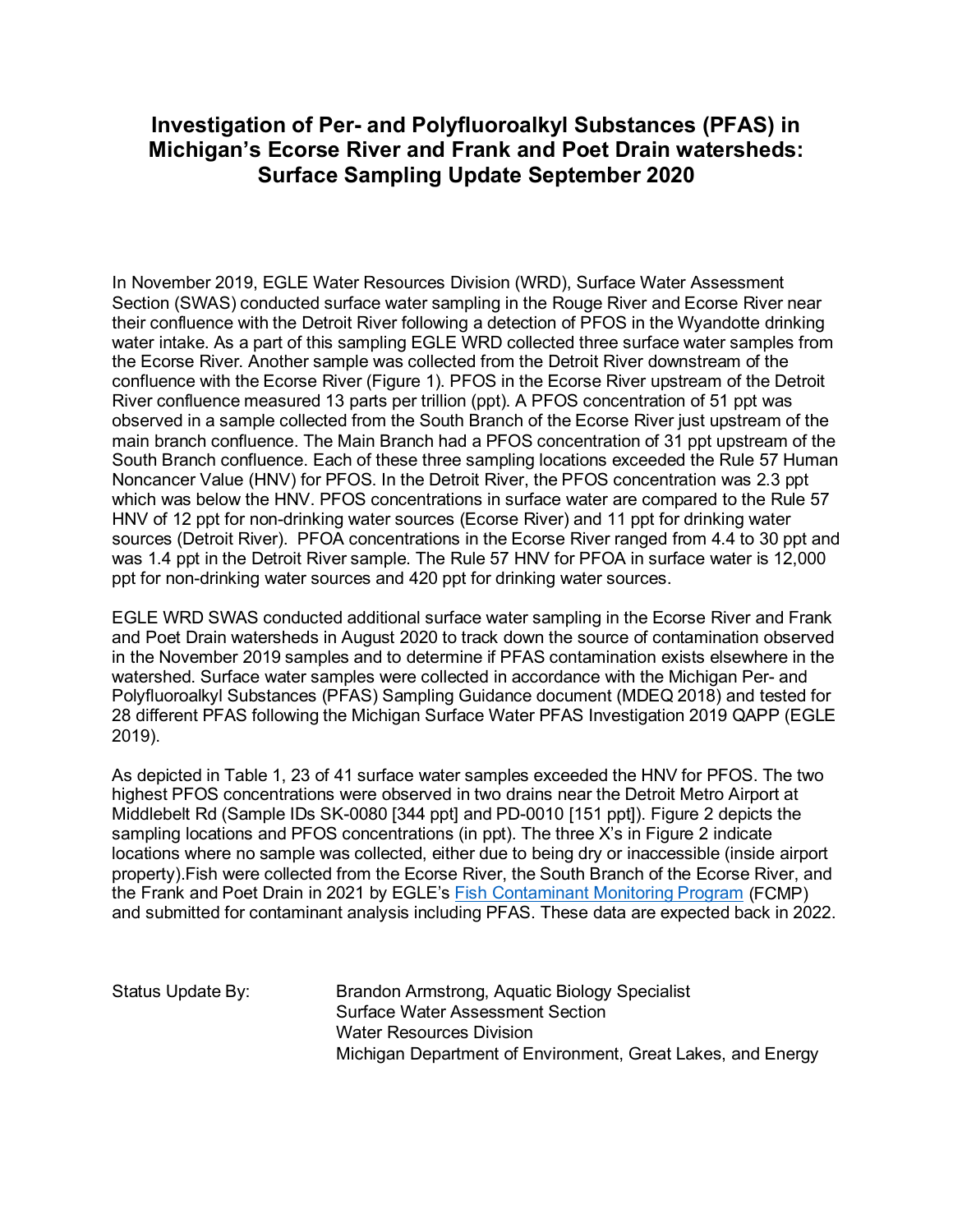Table 1. Surface water PFOS and PFOA concentrations (in ppt) in surface water samples in Ecorse River and Frank and Poet Drain watersheds of Michigan in August 2020. As these water bodies are non-drinking water sources, Results are compared to the Rule 57 Human Noncancer Value (HNV) of 12 ppt for PFOS and 12,000 ppt for PFOA. Results exceeding the Rule 57 HNV are bolded and italicized.

| <b>Sample</b> | Waterbody                 | Sample                     |          |            | <b>PFOS</b> | <b>PFOS</b> | <b>PFOA</b> | <b>PFOA</b>  |
|---------------|---------------------------|----------------------------|----------|------------|-------------|-------------|-------------|--------------|
| ID            | <b>Name</b>               | <b>Location</b>            | Latitude | Longitude  | (ppt)       | <b>Flag</b> | (ppt)       | <b>Flag</b>  |
| ER-0010       | <b>Ecorse River</b>       | mouth u/s Biddle Ave       | 42.23484 | $-83.149$  | 2.8         | J           | 1.5         | K            |
| ER-0020       | <b>Ecorse River</b>       | u/s of South Br confluence | 42.2352  | $-83.1592$ | 8.8         |             | 3.3         | J            |
| ER-0025       | <b>Ecorse River</b>       | Southfield                 | 42.24511 | $-83.1595$ | 7.9         |             | 3.1         | $\mathsf{J}$ |
| ER-0030       | <b>Ecorse River</b>       | S Fort St                  | 42.26158 | $-83.1671$ | 5.9         |             | 2.4         | J            |
| ER-0040       | <b>Ecorse River</b>       | Allen Rd                   | 42.27009 | $-83.1971$ | 5.4         |             | 2.1         | $\mathsf J$  |
| RE-0010       | <b>Reeck Drain</b>        | End of Hanfor Ave          | 42.27014 | $-83.2046$ | 1.8         |             | 1.4         | К            |
| ER-0050       | <b>Ecorse River</b>       | End of Powers Ave          | 42.27367 | $-83.2212$ | 10.8        |             | 4.6         |              |
| ER-0070       | <b>Ecorse River</b>       | S Beech Daly Rd            | 42.26946 | $-83.2898$ | 17.0        |             | 4.5         |              |
| DK-0010       | Douglas and Kelly Drain   | <b>Beverly Rd</b>          | 42.2615  | $-83.2981$ | 18.3        |             | 8.4         |              |
| ER-0080       | <b>Ecorse River</b>       | Bayham St                  | 42.26952 | $-83.2965$ | 15.5        |             | 3.8         |              |
| ER-0090       | <b>Ecorse River</b>       | <b>Beverly Rd</b>          | 42.26074 | $-83.3153$ | 14.4        |             | 4.7         |              |
| BK-0010       | <b>Black Creek</b>        | Middlebelt Rd              | 42.25629 | $-83.3288$ | 6.8         |             | 5.5         |              |
| ER-0100       | <b>Ecorse River</b>       | Middlebelt Rd              | 42.24963 | $-83.3281$ | 4.0         | J           | 3.3         | $\mathsf{J}$ |
| SBE-0010      | South Branch Ecorse River | near Ecorse confluence     | 42.2345  | $-83.1596$ | 11.6        |             | 5.6         |              |
| SBE-0020      | S. Branch Ecorse River    | 13th St.                   | 42.22321 | $-83.169$  | 34.8        |             | 25.4        |              |
| SBE-0030      | S. Branch Ecorse River    | <b>Hazel Ave</b>           | 42.22406 | $-83.1976$ | 19.3        |             | 10.0        |              |
| SK-0010       | Sexton and Kilfoil Drain  | Goddard Rd                 | 42.22789 | $-83.2069$ | 25.7        |             | 12.6        |              |
| SK-0020       | Sexton and Kilfoil Drain  | Reeck Rd                   | 42.23304 | $-83.2196$ | 22.2        |             | 9.8         |              |
| SK-0030       | Sexton and Kilfoil Drain  | Pelham Rd                  | 42.22918 | $-83.2302$ | 20.9        |             | 8.5         |              |
| UN-0010       | Unnamed Drain to SK Drain | Mortenview Dr              | 42.22679 | $-83.2402$ | 7.5         |             | 10.2        |              |
| SK-0040       | Sexton and Kilfoil Drain  | Mortenview Dr              | 42.22849 | $-83.2403$ | 30.1        |             | 12.5        |              |
| SK-0050       | Sexton and Kilfoil Drain  | Westlake St                | 42.22851 | $-83.2795$ | 27.4        |             | 9.5         |              |
| SK-0060       | Sexton and Kilfoil Drain  | <b>Holland Rd</b>          | 42.22865 | $-83.2979$ | 15.4        | Q           | 5.5         |              |
| SG-0010       | Sloss and Ganong Drain    | N Inkster Rd               | 42.23068 | $-83.3076$ | 8.8         |             | 3.9         |              |
| SK-0070       | Sexton and Kilfoil Drain  | N Inkster Rd               | 42.2255  | $-83.3077$ | 39.0        |             | 26.6        |              |
| SK-0080       | Sexton and Kilfoil Drain  | Middlebelt Rd              | 42.22087 | $-83.3275$ | 344.0       |             | 55.8        |              |
| SBE-0040      | S. Branch Ecorse River    | Goddard Rd                 | 42.2227  | $-83.2046$ | 9.5         |             | 4.0         | $\mathsf J$  |
| HC-0010       | <b>Huntington Creek</b>   | W. Jefferson Ave           | 42.17649 | $-83.1674$ | 4.7         |             | 2.3         |              |
| BS-0010       | <b>Brownstone Creek</b>   | Gibraltar Rd               | 42.09549 | $-83.2111$ | 8.4         |             | 7.6         |              |
| MA-0010       | Marsh Creek               | M85                        | 42.10633 | $-83.2189$ | 17.6        |             | 8.5         |              |
| BL-0010       | <b>Blakely Drain</b>      | Sibley Rd                  | 42.16978 | $-83.2257$ | 18.6        |             | 10.5        |              |
| BS-0013       | <b>Brownstone Creek</b>   | M85                        | 42.10299 | $-83.2218$ | 8.4         |             | 4.6         |              |
| FP-0009       | Frank and Poet Drain      | S. Gibraltar Rd            | 42.08779 | $-83.2002$ | 18.2        |             | 5.3         |              |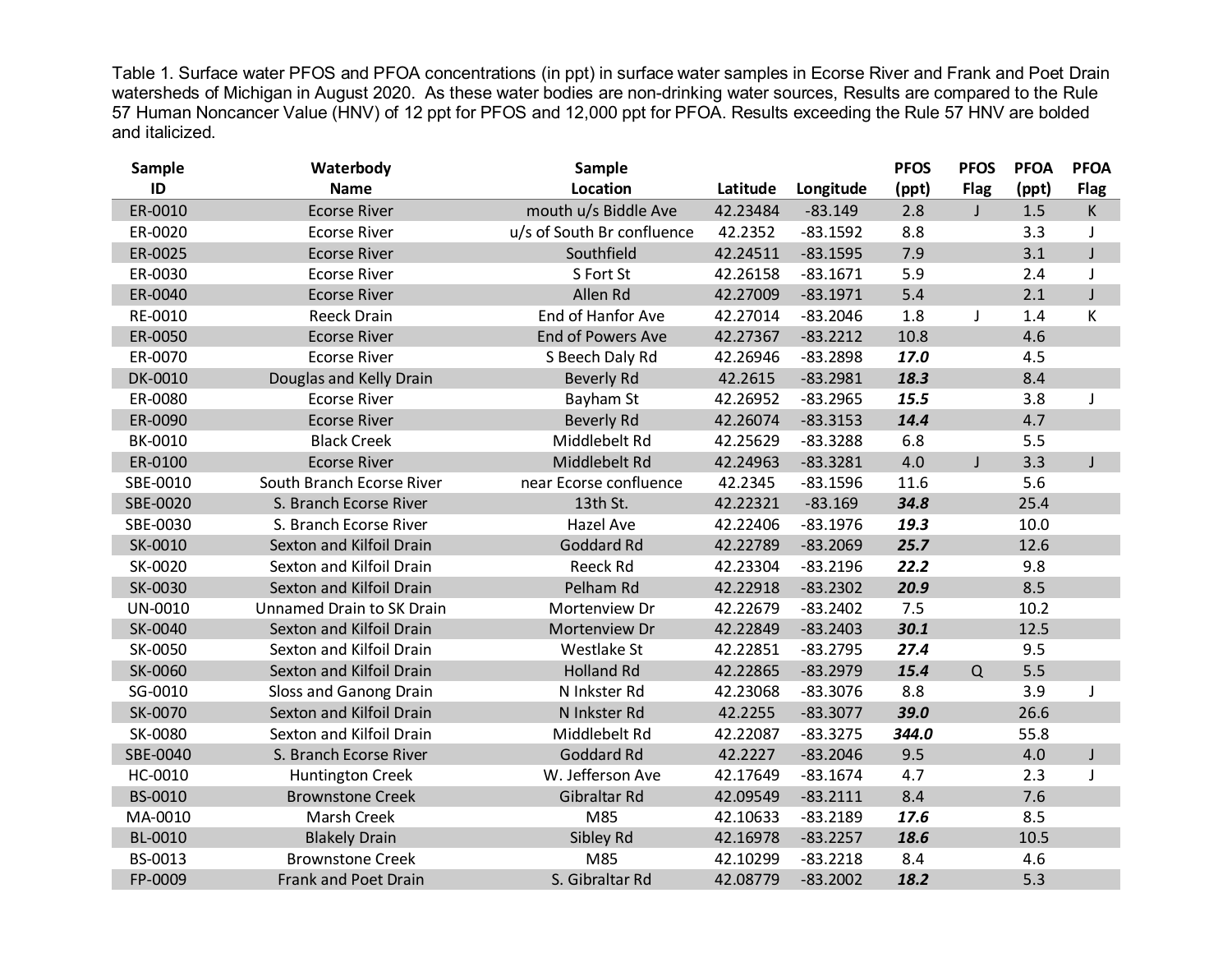| FP-0010  | Frank and Poet Drain                 | W. Jefferson Ave   | 42.09517 | $-83.203$  | 27.7        | 7.0  |
|----------|--------------------------------------|--------------------|----------|------------|-------------|------|
| UF-0010  | Unnamed Trib to Frank and Poet Drain | private access     | 42.10589 | $-83.2023$ | 5.2         | 5.7  |
| FP-0013  | Frank and Poet Drain                 | Vreeland Rd        | 42.1122  | $-83.2055$ | 21.8        | 6.6  |
| FP-0090  | Frank and Poet Drain                 | King Rd            | 42.15546 | $-83.2064$ | <b>22.0</b> | 6.7  |
| FP-0100  | Frank and Poet Drain                 | Sibley Rd          | 42.1702  | $-83.2064$ | 24.5        | 7.0  |
| SKP-0010 | Sutliff and Kenope Drain             | N of Dix Toledo Rd | 42.19645 | $-83.2159$ | 16.9        | 5.1  |
| PD-0010  | Packard Drain                        | Middlebelt Rd      | 42.21494 | $-83.3266$ | 151.0       | 54.2 |
| FP-1000  | Frank and Poet Drain                 | Harrison St        | 42.20629 | $-83.3165$ | 11.8        | 2.9  |

## **PFAS Laboratory Codes**

K: Result is below detection limit; therefore, the method detection limit is displayed

J: Result is above detection limit, below the reporting limit

Q: The ion transition ratio is outside of the acceptance criteria.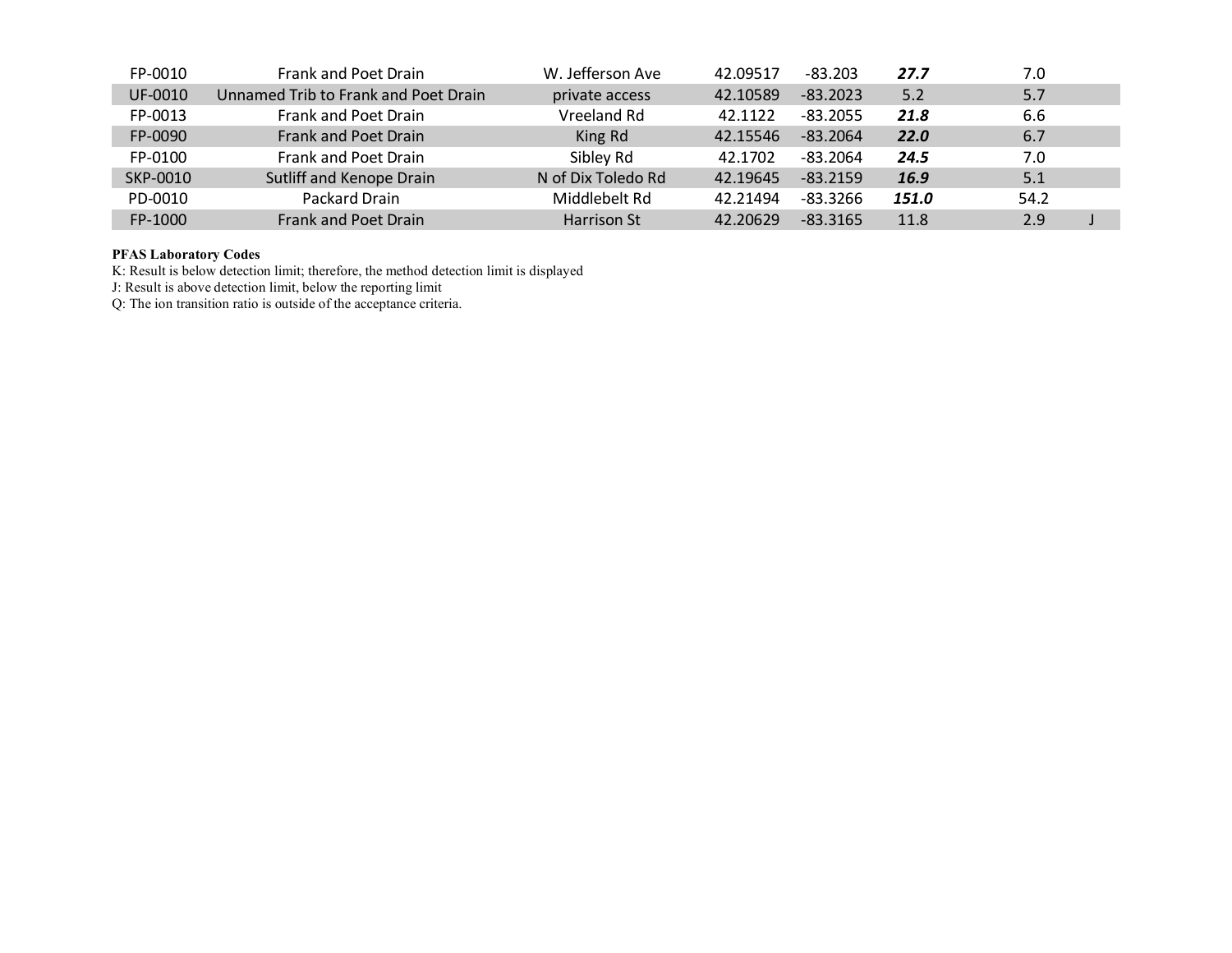

Figure 1. Surface water PFAS sampling locations in and near the Ecorse River watershed in November 2019. PFOS concentrations are depicted in parts per trillion (ppt).